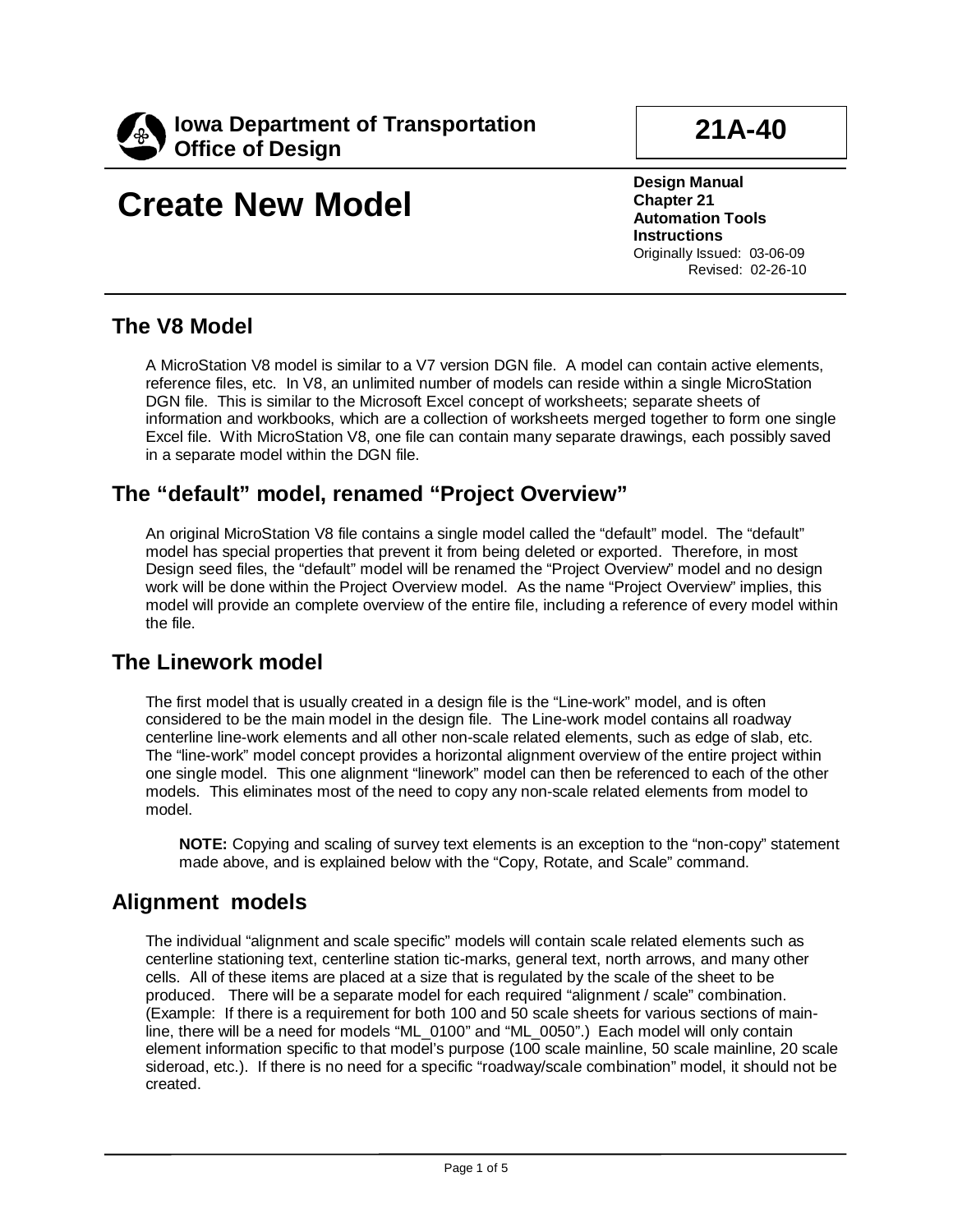#### **Model naming**

An example "Alignment" model name might be "SR\_0050\_OakSt\_atMLSta105".

As in the above case, the model name will contain a prefix of 2 to 4 characters, followed by a number, and then additional text characters. The first 2 to 4 characters are part of a standard naming convention that describes the type of model, Main Line (ML), Side Road (SR), etc. Next, the number defines the plot scale of any plan sheets this model may be referenced to, and therefore the specific scale at which the scalable elements are placed within the model, (such as 0050 for 50 scale). The remaining text characters are user defined, and allow the assignment of a unique and meaningful description. If the model name does not contain a number for scale, this implies the model is unaffected by scale, (such as "Project Overview"). If the "scale" number is present in the model name, it will be accessed by element placement programs to determine the scale at which the elements are to be drawn.

### **Models, Levels, and Plan Sheets**

Plan sheets are developed by referencing all necessary models, from various files, to produce the desired product. This method allows a single level name to contain the same type of item in several different models, at different scales, for different roadways, all at the same time, (such as a single level for stationing text). Each model has the capability of utilizing all existing levels, if necessary. When an element is place on level A in model B, it is entirely unique from an element utilizing the same level A in model C, and can be manipulated separately, as necessary to produce the desired results. Therefore, only one level name is required for any specific element type. (Example: The level named "dsnTextFinalPlan" can be used for Final Plan Text in the 100, 50, or 20 scale models for the main-line and side-roads, requiring only one level instead of six separate levels.)

### **Copy, Rotate, and Scale elements from model to model**

When it is necessary to copy elements to produce a different sheet type at a different scale or rotation angle, (such as text elements), then a new model is created to contain the slightly manipulated but duplicate data. This duplicate data is placed using the same level name, but is separate and unique because it exists in a different model. A special "Copy, Rotate, and Scale" command exists to recreate the duplicate data in the new model on the same level, but at the necessary scale and rotation for the situation. For complete information on the Copy, Rotate, and Scale command, see section 21A\_22.

### **Create New Model tool**

The Create New Model tool can be accessed from the Geopak D&C Manager, as shown at the right. (If the item is not found as shown, use the *D&C > Edit > Find* tool to locate it.)

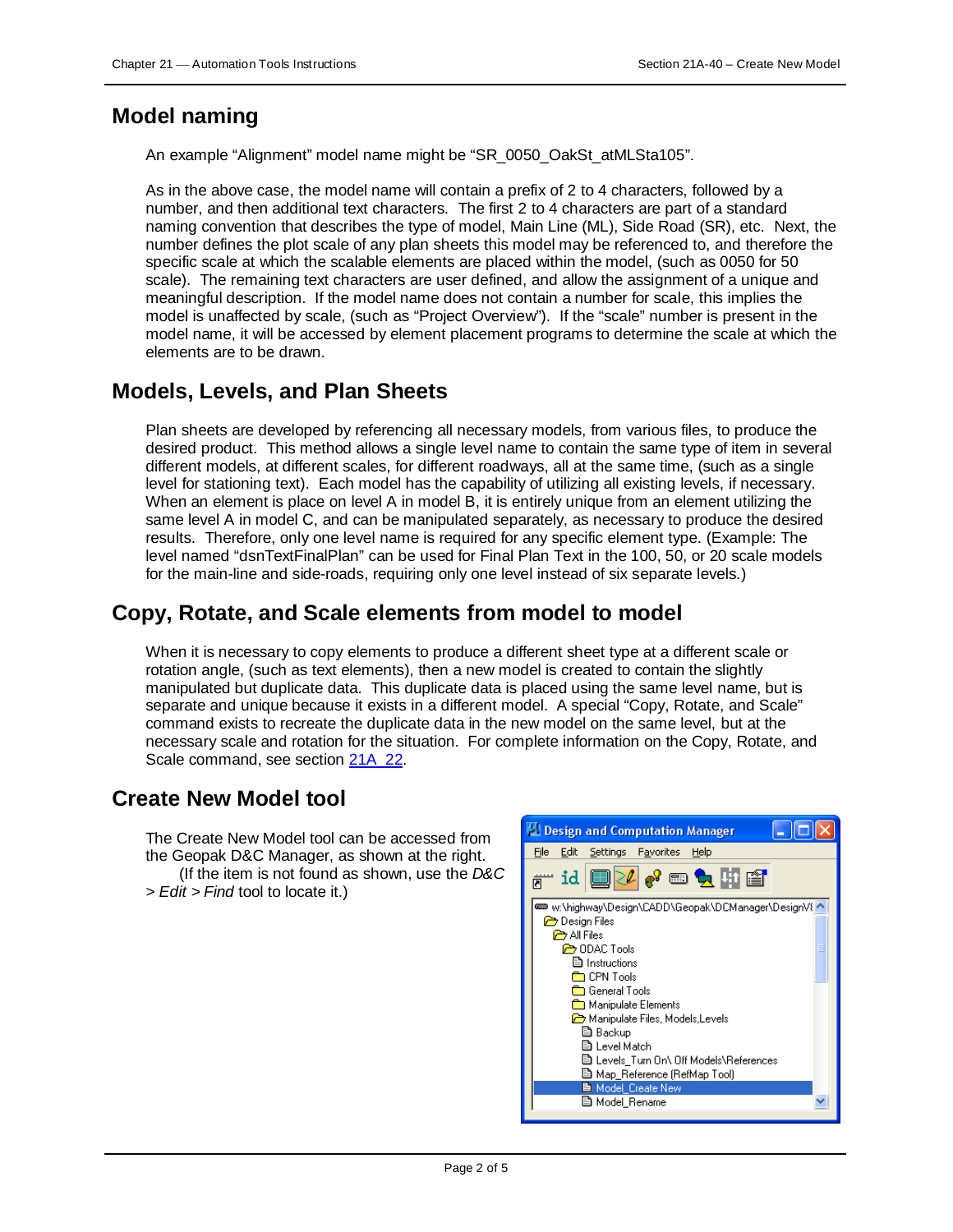When the program for creating a new model is started, the **Create New Model** dialog is displayed with empty text entry fields, as shown below.

| <b>Create New Model</b>                                                                           |             |              |
|---------------------------------------------------------------------------------------------------|-------------|--------------|
| Prefix<br><b>Scale</b><br>Roadway Name                                                            | Description |              |
| Attach new model to existing models<br>Attach existing "Project Overview" references to New Model | Cancel      | Create Model |

The model name **Prefix** and the model **Scale** are selected from drop-down lists of approved options. The options available for the **Prefix** and **Scale** are dependant on the extension of the file that is currently open. Some model names are allowed to be used only in the "dsn" design file, some in the "pho" file, etc.

| <b>Create New Model</b>                       |                        | <b>Create New Model</b> |              |                   |             |
|-----------------------------------------------|------------------------|-------------------------|--------------|-------------------|-------------|
| Prefix                                        | Scale                  | Prefix                  | Scale        | Roadway Name      | Description |
|                                               |                        |                         |              |                   |             |
| ML<br><b>SR</b>                               | <b>I</b> el to existir | Attach new model to     | 0100<br>0050 |                   | Cancel      |
| DET<br><b>RMP</b>                             | Project Ov             | Attach existing "Proje  | 0020<br>0010 | hces to New Model |             |
| <b>INCH</b><br><b>STG</b><br>County Project ▼ |                        |                         |              |                   |             |

The **Roadway Name** and **Description** are optional but recommended for easy and accurate identification of the separate models. After the **Prefix** is selected, an automatic suggestion for the **Description** is displayed, but can be modified. A model name might resemble the following: "SR\_0050\_OakSt\_atMLSta105".

A check-box, (**Ø**), exists for the option to "**Attach new model to existing models**", (as shown below). If this box is not checked,  $(\Box)$ , the new model will only be referenced to the **Project Overview** model, (which should contain references of all models in the file). If the check-box is checked,  $(\boxtimes)$ , a drop-down selection list, (of all the existing models in the active file), will display, as shown below. Check any models to which the new model is to be attached. (Since all models are to be referenced to the **Project Overview** model, the new model will be attached to the **Project Overview** model automatically, whether the check-box is checked,  $(\mathbb{Z})$ , or not checked,  $(\Box)$ .

| <b>Create New Model</b>                                                                                                                               |                                                                                                                                                                                                                                 |
|-------------------------------------------------------------------------------------------------------------------------------------------------------|---------------------------------------------------------------------------------------------------------------------------------------------------------------------------------------------------------------------------------|
| Scale<br>Roadway Name<br>Prefix<br>$\triangleright$ Attach new model to existing models<br>Attach existing "Project Overview" references to New Model | <b>Select Models</b><br>Project Overview<br>ML_0050_ML029<br>SR_0050_RVRSD<br>П<br>County Project Number<br>SR_0100_RVRSD<br>ML_0050_ML029NB_P<br>ML_0050_ML0295B_P<br>ML_0100_ML029<br>Road Design Line Work<br><b>COLLEGE</b> |
|                                                                                                                                                       | Select All<br>OK.                                                                                                                                                                                                               |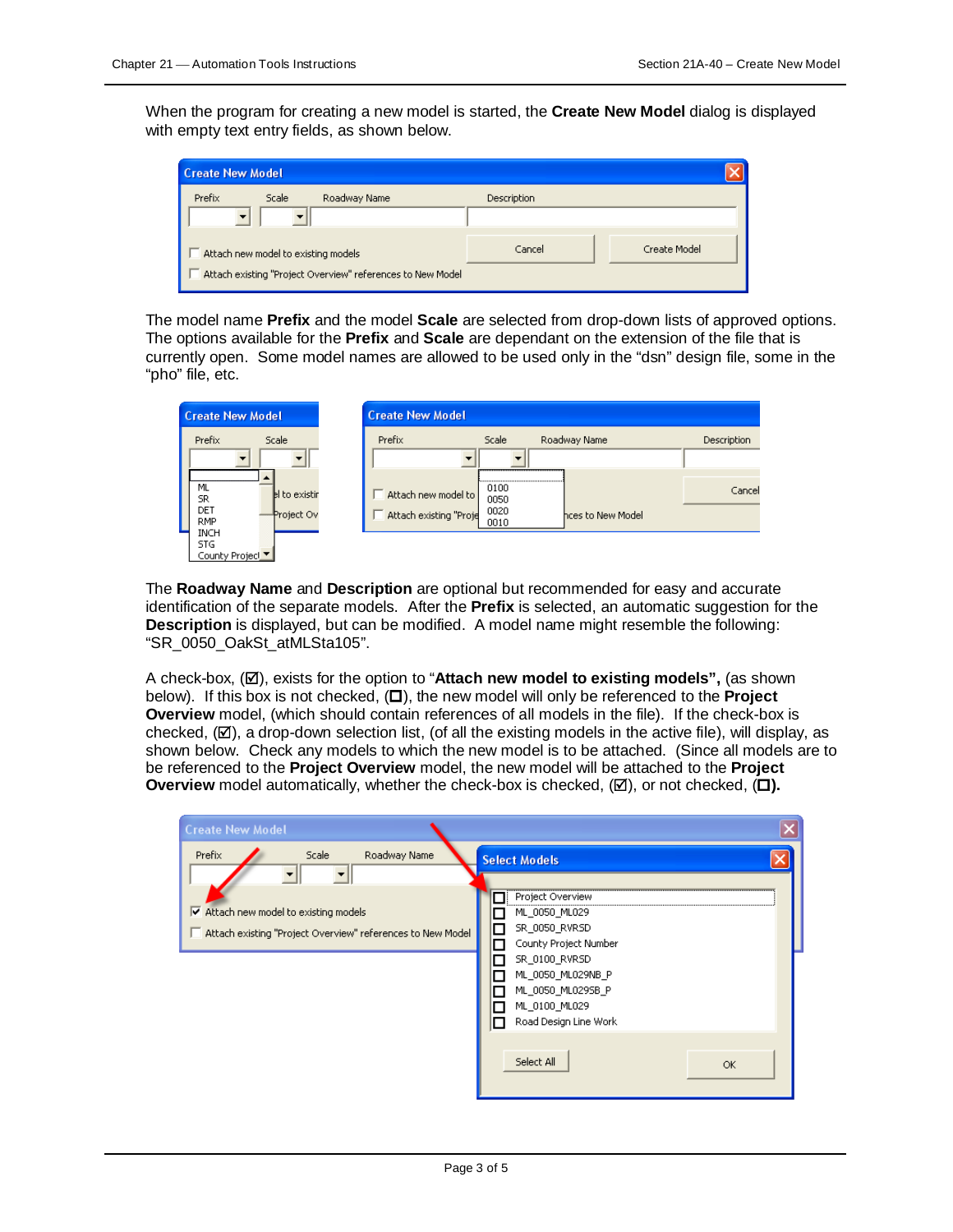The new model is created, using the **Project Overview** model as the seed for the new model. When the check-box for **Attach existing "Project Overview" references to New Model** is checked, ( $\boxtimes$ ), a list of all existing references to the **Project Overview** model will be displayed, as shown below.

| <b>Create New Model</b>                                                                                                           |                                                                                                                                                                                                                                                                                                                                                                                                                                                                                                         |  |
|-----------------------------------------------------------------------------------------------------------------------------------|---------------------------------------------------------------------------------------------------------------------------------------------------------------------------------------------------------------------------------------------------------------------------------------------------------------------------------------------------------------------------------------------------------------------------------------------------------------------------------------------------------|--|
| Prefix<br>Scale<br>Roadway Name<br>ach new model to existing models<br>Attach existing "Project Overview" references to New Model | <b>References</b><br>File Name: 97029028pipes.str Model Name: Structures<br>File Name: 97029028.pho Model Name: Water Main<br>File Name: 97029150.row Model Name: ML 0050 Aerials<br>File Name: 97029028.str Model Name: Structures<br>File Name: 97029028.sol Model Name: Project Overview<br>File Name: 97029028.pho Model Name: TXT 0050<br>File Name: 97029028.pho Model Name: TOPO 0050<br>File Name: 97029028.pho Model Name: CONTOURS<br>File Name: 97029028-small.dsn Model Name: ML 0050 ML029 |  |
|                                                                                                                                   | <br>Select All<br>OK                                                                                                                                                                                                                                                                                                                                                                                                                                                                                    |  |

As shown above, by the blue arrow, making file/model selections from this list is an easy way to create attachments to the new model, particularly if the attachments are from various different files, such as the ROW, STR, PHO, or SUR, files. Therefore, these common references, (to other files), should be attached to the **Project Overview** model before any new models are created. This will cause these references to be in the "Project Overview" attachment list, and available as attachments for all new models.

**NOTE:** The length of time required to create a new model is directly related to the number of reference attachments within that file. As the number of references to all models within the file increases, the time required to create a new model will also increase. When a file is large and many models are cross-referenced to each other, it could possibly take several minutes to create a new model. (Example: It could possibly take 5 minutes to create a new model in a file with 50 existing models containing a combined total of 250 references.)

Therefore, **do not create unnecessary reference attachments.** 

Also, **unnecessary reference attachments should be detached** when possible.

The **Select All** button may be clicked, which will make model attachment easy, but this could possibly produce several unnecessary attachments and, as stated above, this would slow down the model creation process. It is easy to detach unwanted reference attachments, but if it isn't done, a fully cross-referenced file with 50 models would have about 2500 reference attachments, (50 x 50), without even including other necessary attachments such as the "pho" and "row" files.

When the Reference selection is complete, click the **OK** button. The new model will be created with all selected cross referenced attachments.